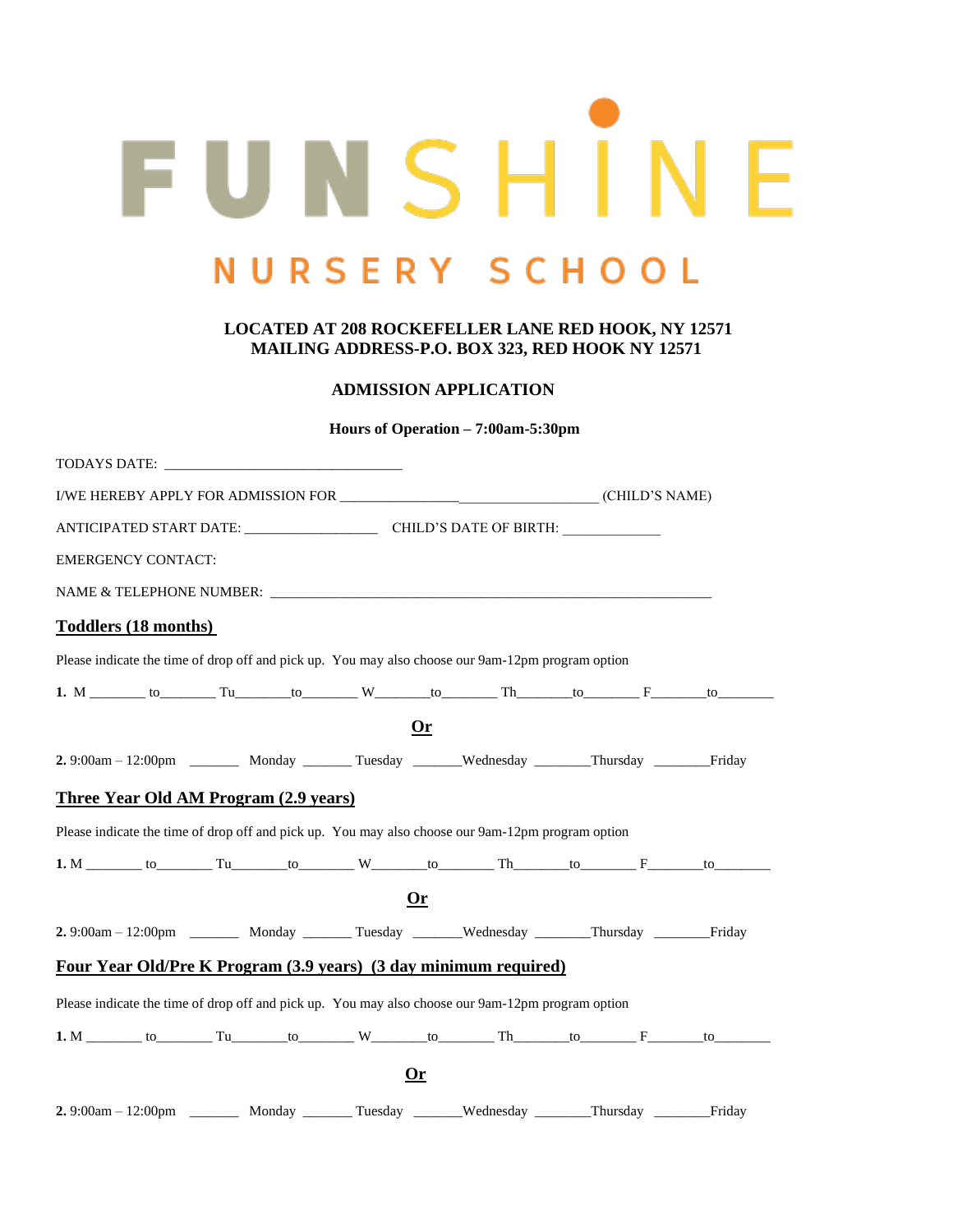| $\text{WORK} \# \_ \hspace{10pt} \_ \hspace{20pt} \_ \hspace{20pt} \_ \hspace{20pt} \_ \hspace{20pt} \_ \hspace{20pt} \_ \hspace{20pt} \_ \hspace{20pt} \_ \hspace{20pt} \_ \hspace{20pt} \_ \hspace{20pt} \_ \hspace{20pt} \_ \hspace{20pt} \_ \hspace{20pt} \_ \hspace{20pt} \_ \hspace{20pt} \_ \hspace{20pt} \_ \hspace{20pt} \_ \hspace{20pt} \_ \hspace{20pt} \_ \hspace{20pt} \$ |
|-----------------------------------------------------------------------------------------------------------------------------------------------------------------------------------------------------------------------------------------------------------------------------------------------------------------------------------------------------------------------------------------|
|                                                                                                                                                                                                                                                                                                                                                                                         |
|                                                                                                                                                                                                                                                                                                                                                                                         |

IN THE CASE OF CHILD CUSTODY, WHO HAS PRIMARY CUSTODY OF YOUR CHILD?:

ARE THERE ANY LEGAL MATTERS THAT WE NEED TO BE MADE AWARE OF? (I.E. ORDER OF PROTECTION, ETC.)



CHILD'S PLACE OF RESIDENCE:

HOW WOULD YOU DESCRIBE YOUR CHILD'S TEMPERAMENT/PERSONALITY?

DOES YOUR CHILD HAVE ANY FEARS OR WORRIES YOU WOULD LIKE US TO BE AWARE OF?

WHAT ARE YOUR CHILD'S BATHROOM HABITS? WHAT WORDS DOES YOUR CHILD USE FOR TOILETING?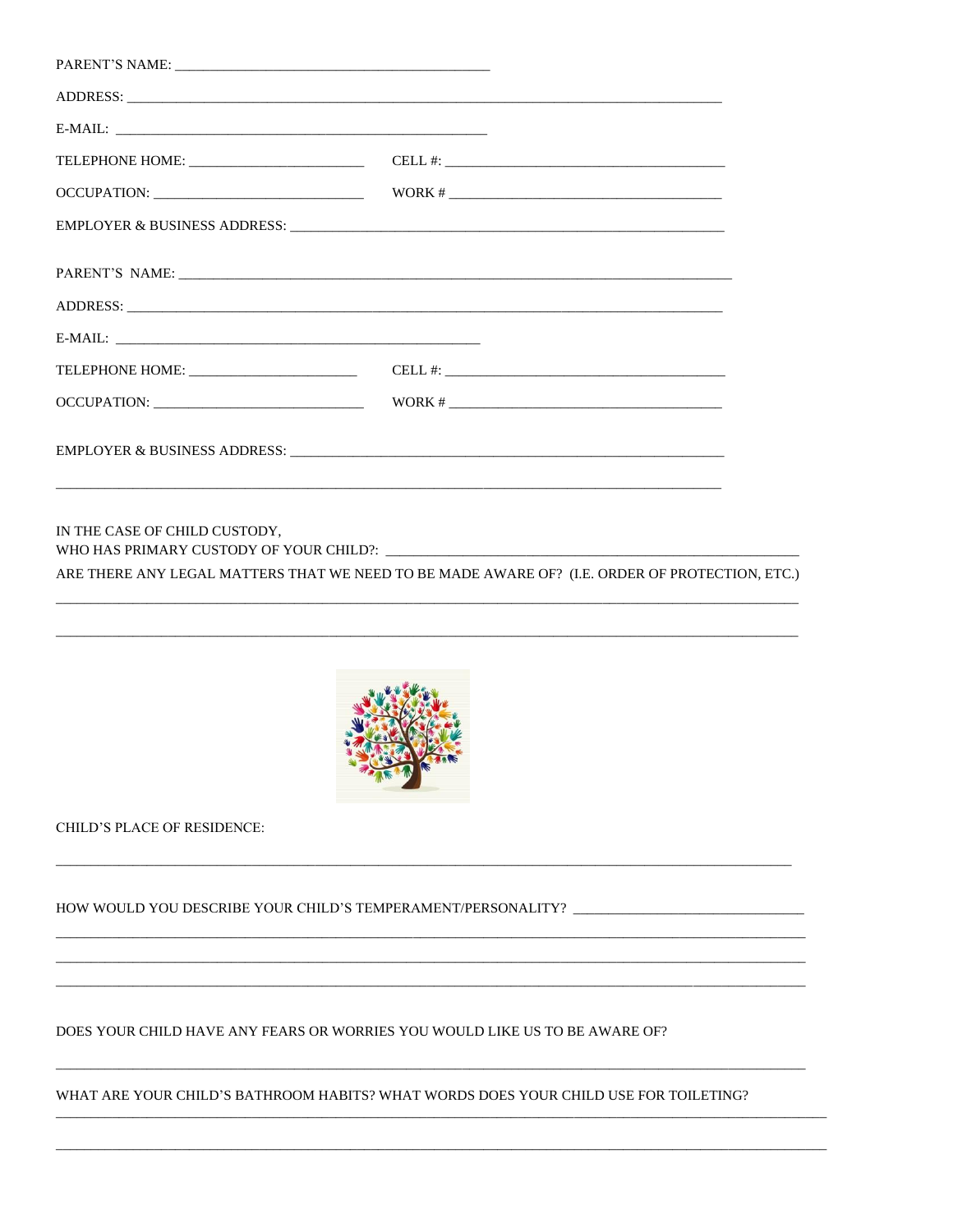| ALSO, DOES YOUR CHILD REQUIRE A DIAPER OR PULL UP DURING NAP TIME? YES ____________ NO __________  |             |            |  |
|----------------------------------------------------------------------------------------------------|-------------|------------|--|
|                                                                                                    |             |            |  |
| *WE HAVE A NAPPING AGREEMENT REQUIRED BY THE STATE THAT YOU WILL NEED TO SIGN.                     |             |            |  |
|                                                                                                    |             |            |  |
| <b>ALLERGIES:</b>                                                                                  |             |            |  |
| PLEASE LET US KNOW IF YOUR CHILD USES AN EPI PEN, INHALER OR HAS ANY SPECIAL MEDICAL NEEDS         |             |            |  |
|                                                                                                    |             |            |  |
| MEMBERS OF THE FAMILY THAT RESIDE WITH YOUR CHILD (INCLUDE YOUR PETS):                             |             |            |  |
| <b>NAMES</b>                                                                                       | <b>AGES</b> | <b>SEX</b> |  |
|                                                                                                    |             |            |  |
|                                                                                                    |             |            |  |
|                                                                                                    |             |            |  |
| ARE THERE ANY SPECIAL FAMILY TRADITIONS OR CULTURAL CUSTOMS YOU WOULD LIKE US TO KNOW ABOUT?       |             |            |  |
|                                                                                                    |             |            |  |
|                                                                                                    |             |            |  |
| PLEASE DESCRIBE YOUR CHILD'S PREVIOUS EXPERIENCE IN GROUP SETTINGS (CHILD CARE, PLAY GROUPS, ETC.) |             |            |  |
|                                                                                                    |             |            |  |
| SPECIAL INTERESTS (WHAT DOES YOUR CHILD ENJOY DOING?)                                              |             |            |  |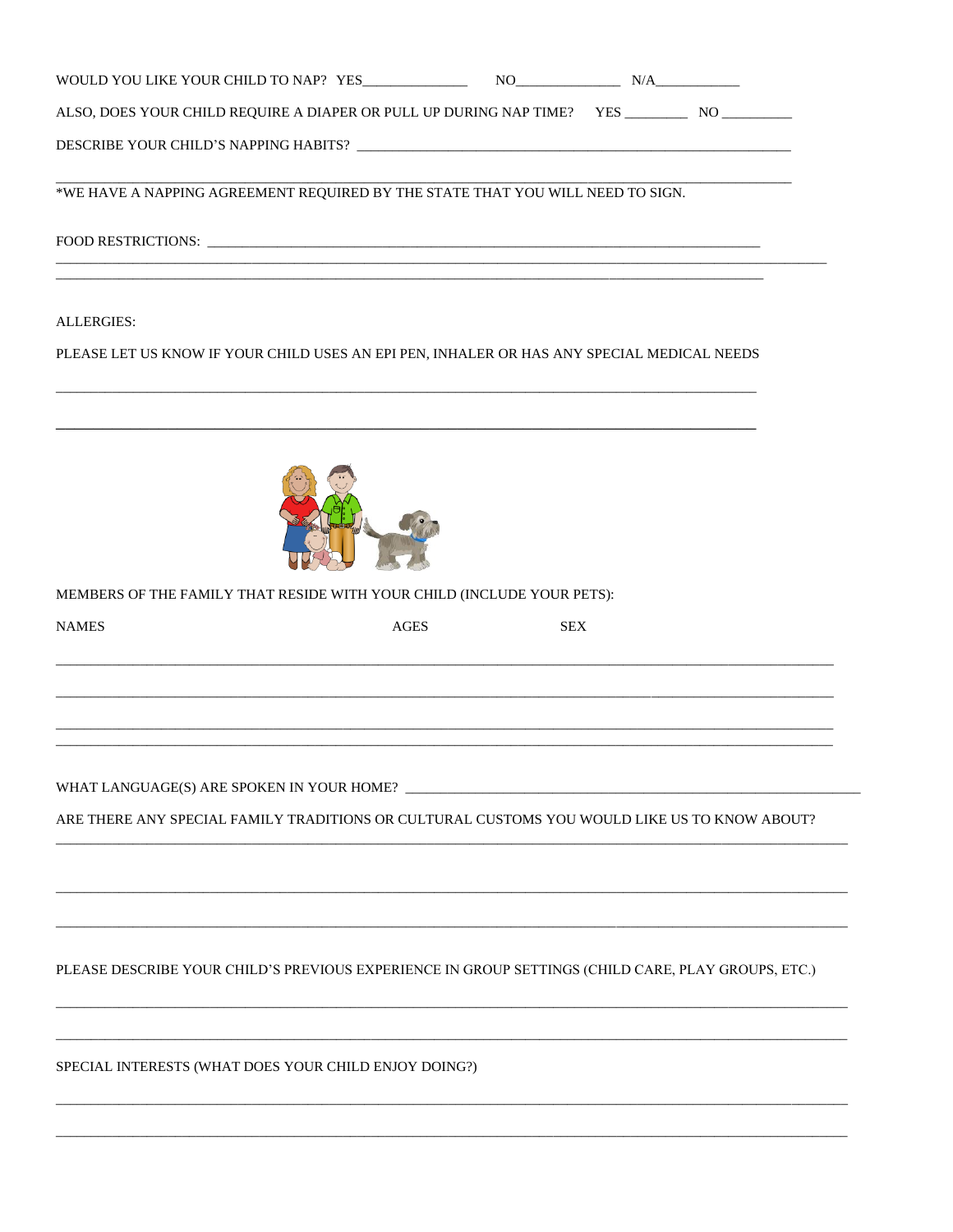|  | WHAT WOULD YOU LIKE YOUR CHILD TO GAIN BY ATTENDING NURSERY SCHOOL? |
|--|---------------------------------------------------------------------|
|--|---------------------------------------------------------------------|

DO YOU HAVE ANY DEVELOPMENTAL CONCERNS ABOUT YOUR CHILD?

IF SO, HAS YOUR CHILD BEEN EVALUATED YET? YES \_\_\_\_\_\_\_\_\_\_\_\_\_\_ NO \_\_\_\_\_\_\_\_\_\_\_\_\_\_\_\_\_

STATE WHEN AND WHERE TESTING HAS OCCURRED. WHAT WERE THE FINDINGS OF THE EVALUATIONS (ATTACH COPIES OF THE EVALUATIONS)? IF SERVICES WERE RENDERED, STATE BY WHOM AND WHERE AND HOW OFTEN SERVICES OCCURRED.

\_\_\_\_\_\_\_\_\_\_\_\_\_\_\_\_\_\_\_\_\_\_\_\_\_\_\_\_\_\_\_\_\_\_\_\_\_\_\_\_\_\_\_\_\_\_\_\_\_\_\_\_\_\_\_\_\_\_\_\_\_\_\_\_\_\_\_\_\_\_\_\_\_\_\_\_\_\_\_\_\_\_\_\_\_\_\_\_\_\_\_\_\_\_\_\_\_\_\_\_\_\_\_\_\_\_\_\_\_\_\_\_\_

\_\_\_\_\_\_\_\_\_\_\_\_\_\_\_\_\_\_\_\_\_\_\_\_\_\_\_\_\_\_\_\_\_\_\_\_\_\_\_\_\_\_\_\_\_\_\_\_\_\_\_\_\_\_\_\_\_\_\_\_\_\_\_\_\_\_\_\_\_\_\_\_\_\_\_\_\_\_\_\_\_\_\_\_\_\_\_\_\_\_\_\_\_\_\_\_\_\_\_\_\_\_\_\_\_\_\_\_\_\_\_\_\_\_

\_\_\_\_\_\_\_\_\_\_\_\_\_\_\_\_\_\_\_\_\_\_\_\_\_\_\_\_\_\_\_\_\_\_\_\_\_\_\_\_\_\_\_\_\_\_\_\_\_\_\_\_\_\_\_\_\_\_\_\_\_\_\_\_\_\_\_\_\_\_\_\_\_\_\_\_\_\_\_\_\_\_\_\_\_\_\_\_\_\_\_\_\_\_\_\_\_\_\_\_\_\_\_\_\_\_\_\_\_\_\_\_\_

\_\_\_\_\_\_\_\_\_\_\_\_\_\_\_\_\_\_\_\_\_\_\_\_\_\_\_\_\_\_\_\_\_\_\_\_\_\_\_\_\_\_\_\_\_\_\_\_\_\_\_\_\_\_\_\_\_\_\_\_\_\_\_\_\_\_\_\_\_\_\_\_\_\_\_\_\_\_\_\_\_\_\_\_\_\_\_\_\_\_\_\_\_\_\_\_\_\_\_\_\_\_\_\_\_\_\_\_\_\_\_\_\_

\_\_\_\_\_\_\_\_\_\_\_\_\_\_\_\_\_\_\_\_\_\_\_\_\_\_\_\_\_\_\_\_\_\_\_\_\_\_\_\_\_\_\_\_\_\_\_\_\_\_\_\_\_\_\_\_\_\_\_\_\_\_\_\_\_\_\_\_\_\_\_\_\_\_\_\_\_\_\_\_\_\_\_\_\_\_\_\_\_\_\_\_\_\_\_\_\_\_\_\_\_\_\_\_\_\_\_\_\_\_\_\_\_

\_\_\_\_\_\_\_\_\_\_\_\_\_\_\_\_\_\_\_\_\_\_\_\_\_\_\_\_\_\_\_\_\_\_\_\_\_\_\_\_\_\_\_\_\_\_\_\_\_\_\_\_\_\_\_\_\_\_\_\_\_\_\_\_\_\_\_\_\_\_\_\_\_\_\_\_\_\_\_\_\_\_\_\_\_\_\_\_\_\_\_\_\_\_\_\_\_\_\_\_\_\_\_\_\_\_\_\_\_\_\_\_\_

\_\_\_\_\_\_\_\_\_\_\_\_\_\_\_\_\_\_\_\_\_\_\_\_\_\_\_\_\_\_\_\_\_\_\_\_\_\_\_\_\_\_\_\_\_\_\_\_\_\_\_\_\_\_\_\_\_\_\_\_\_\_\_\_\_\_\_\_\_\_\_\_\_\_\_\_\_\_\_\_\_\_\_\_\_\_\_\_\_\_\_\_\_\_\_\_\_\_\_\_\_\_\_\_\_\_\_\_\_\_\_\_\_

\_\_\_\_\_\_\_\_\_\_\_\_\_\_\_\_\_\_\_\_\_\_\_\_\_\_\_\_\_\_\_\_\_\_\_\_\_\_\_\_\_\_\_\_\_\_\_\_\_\_\_\_\_\_\_\_\_\_\_\_\_\_\_\_\_\_\_\_\_\_\_\_\_\_\_\_\_\_\_\_\_\_\_\_\_\_\_\_\_\_\_\_\_\_\_\_\_\_\_\_\_\_\_\_\_\_\_\_\_\_\_\_\_

PLEASE KNOW THAT ANY INFORMATION OBTAINED IS HELD IN STRICT CONFIDENCE. THANK YOU.



WHAT SCHOOL DISTRICT WILL YOUR CHILD ATTEND WHEN HE/SHE STARTS KINDERGARTEN?

\_\_\_\_\_\_\_\_\_\_\_\_\_\_\_\_\_\_\_\_\_\_\_\_\_\_\_\_\_\_\_\_\_\_\_\_\_\_\_\_\_\_\_\_\_\_\_\_\_\_\_\_\_\_\_\_\_\_\_\_\_\_\_\_\_\_\_\_\_\_\_\_\_\_\_\_\_\_\_\_\_\_\_\_\_\_\_\_\_\_\_\_\_\_\_\_

 $\overline{a}$  , and the state of the state of the state of the state of the state of the state of the state of the state of the state of the state of the state of the state of the state of the state of the state of the state o

 $\overline{\phantom{a}}$  , and the contribution of the contribution of the contribution of the contribution of the contribution of the contribution of the contribution of the contribution of the contribution of the contribution of the

 $\overline{a}$  , and the state of the state of the state of the state of the state of the state of the state of the state of the state of the state of the state of the state of the state of the state of the state of the state o

IS THERE ANYTHING ELSE YOU WOULD LIKE US TO KNOW?

### **A PHYSICIAN SIGNED PHYSICAL AND IMMUNIZATION RECORD DATED WITHIN 12 MONTHS MUST BE SUBMITTED BEFORE YOUR CHILD WILL BE ABLE TO ATTEND SCHOOL. SEE ATTACHED MEDICAL STATEMENT**

**\*\*\*\*\*WE REQUEST A \$150 NONREFUNDABLE DEPOSIT WHICH WILL BE APPLIED TO YOUR FIRST TUITION PAYMENT AND A \$50 NONREFUNDABLE REGISTRATION FEE WITH THIS APPLICATION.** 

**DATE RECEIVED: \_\_\_\_\_\_\_\_\_\_\_\_\_\_\_\_\_\_\_\_\_\_\_\_**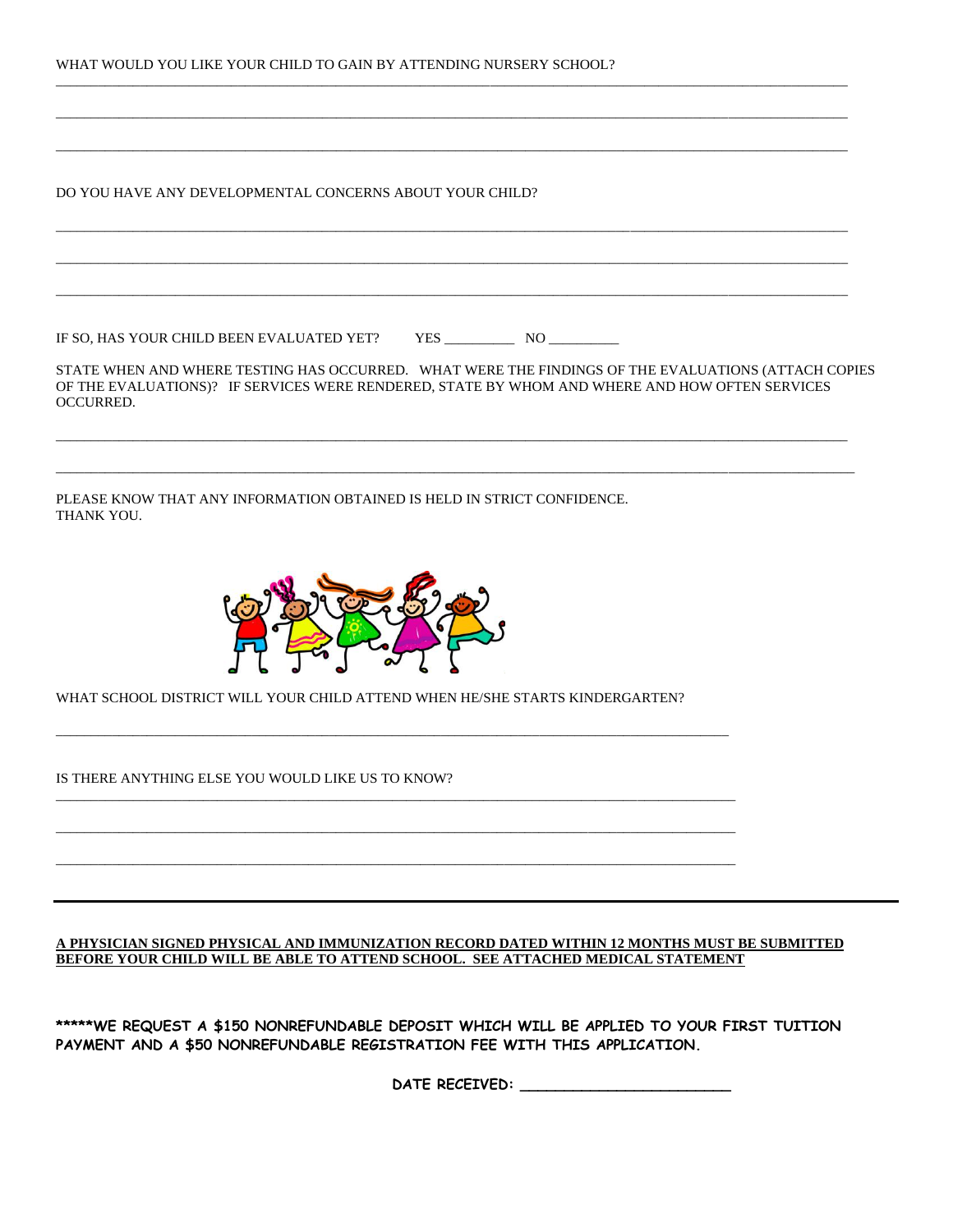

I HEREBY GIVE PERMISSION FOR MY CHILD TO HAVE THEIR PHOTOGRAPH TAKEN FOR CLASS PICTURES, THE SCHOOL YEARBOOK, THE FUNSHINE WEBSITE, THE FUNSHINE FACEBOOK PAGE, INSTAGRAM OR FOR OTHER SCHOOL RELATED EVENTS OR PURPOSES.

YES \_\_\_\_\_\_\_\_\_\_\_\_\_\_\_ NO \_\_\_\_\_\_\_\_\_\_\_\_\_\_\_\_

I GIVE CONSENT FOR MY CHILD TO HAVE THEIR PHOTOGRAPH POSTED ON AN APP THAT WE USE FOR COMMUNICATION BETWEEN STAFF AND FAMILY.

YES \_\_\_\_\_\_\_\_\_\_\_\_\_\_\_ NO \_\_\_\_\_\_\_\_\_\_\_\_\_\_\_\_

ANY COMMENTS OR CONCERNS:

\*WE HAVE FIELD TRIPS THROUGHOUT THE SCHOOL YEAR. YOU WILL BE NOTIFIED PRIOR TO EACH ONE. IF YOU WOULD LIKE YOUR CHILD TO PARTICPATE, YOU MUST SIGN A PERMISSION SLIP.

THE FOLLOWING PERSON(S) ARE ALLOWED TO PICK UP MY CHILD IF I AM UNABLE TO DO SO:

 $\overline{\phantom{a}}$  , and the set of the set of the set of the set of the set of the set of the set of the set of the set of the set of the set of the set of the set of the set of the set of the set of the set of the set of the s

\_\_\_\_\_\_\_\_\_\_\_\_\_\_\_\_\_\_\_\_\_\_\_\_\_\_\_\_\_\_\_\_\_\_\_\_\_\_\_\_\_\_\_\_\_\_\_\_\_\_\_\_\_\_\_\_\_\_\_\_\_\_\_\_\_\_\_\_\_\_\_\_\_\_\_

 $\mathcal{L} = \{ \mathcal{L} = \{ \mathcal{L} = \{ \mathcal{L} = \mathcal{L} \} \mid \mathcal{L} = \{ \mathcal{L} = \{ \mathcal{L} = \mathcal{L} \} \mid \mathcal{L} = \{ \mathcal{L} = \{ \mathcal{L} = \mathcal{L} \} \mid \mathcal{L} = \{ \mathcal{L} = \{ \mathcal{L} = \mathcal{L} = \mathcal{L} = \{ \mathcal{L} = \mathcal{L} = \mathcal{L} \} \mid \mathcal{L} = \{ \mathcal{L} = \{ \mathcal{L} = \mathcal{L} = \mathcal{L} = \{$ 

\_\_\_\_\_\_\_\_\_\_\_\_\_\_\_\_\_\_\_\_\_\_\_\_\_\_\_\_\_\_\_\_\_\_\_\_\_\_\_\_\_\_\_\_\_\_\_\_\_\_\_\_\_\_\_\_\_\_\_\_\_\_\_\_\_\_\_\_\_\_\_\_\_\_\_\_\_\_\_\_\_\_\_\_\_\_

\_\_\_\_\_\_\_\_\_\_\_\_\_\_\_\_\_\_\_\_\_\_\_\_\_\_\_\_\_\_\_\_\_\_\_\_\_\_\_\_\_\_\_\_\_\_\_\_\_\_\_\_\_\_\_\_\_\_\_\_\_\_\_\_\_\_\_\_\_\_\_\_\_\_\_\_\_\_\_\_\_\_\_\_\_\_

NAME/RELATIONSHIP TO FAMILY: \_\_\_\_\_\_\_\_\_\_\_\_\_\_\_\_\_\_\_\_\_\_\_\_\_\_\_\_\_\_\_\_\_\_\_\_\_\_\_\_\_

ADDRESS: \_\_\_\_\_\_\_\_\_\_\_\_\_\_\_\_\_\_\_\_\_\_\_\_\_\_\_\_\_\_\_\_\_\_\_\_\_\_\_\_\_\_\_\_\_\_\_\_\_\_\_\_\_\_\_\_\_\_\_\_\_\_\_\_

NAME/RELATIONSHIP TO FAMILY: \_\_\_\_\_\_\_\_\_\_\_\_\_\_\_\_\_\_\_\_\_\_\_\_\_\_\_\_\_\_\_\_\_\_\_\_\_\_\_\_\_

ADDRESS: \_\_\_\_\_\_\_\_\_\_\_\_\_\_\_\_\_\_\_\_\_\_\_\_\_\_\_\_\_\_\_\_\_\_\_\_\_\_\_\_\_\_\_\_\_\_\_\_\_\_\_\_\_\_\_\_\_\_\_\_\_\_\_\_

NAME/RELATIONSHIP TO FAMILY:

ADDRESS: \_\_\_\_\_\_\_\_\_\_\_\_\_\_\_\_\_\_\_\_\_\_\_\_\_\_\_\_\_\_\_\_\_\_\_\_\_\_\_\_\_\_\_\_\_\_\_\_\_\_\_\_\_\_\_\_\_\_\_\_\_\_\_\_

PARENT'S SIGNATURE GUARDIAN'S SIGNATURE

PARENT'S SIGNATURE GUARDIAN'S SIGNATURE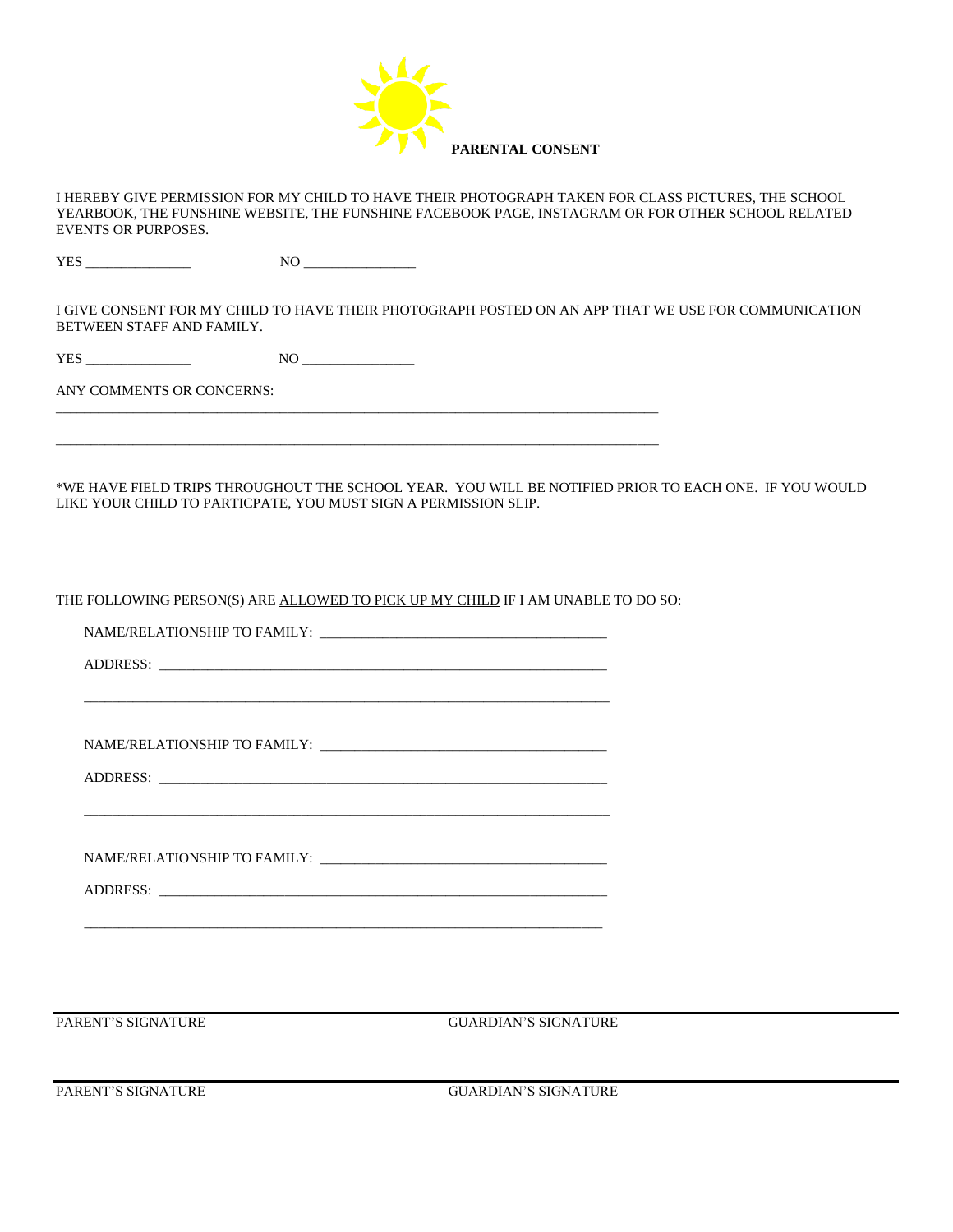# **EMERGENCY RELEASE FORM**

|                          | ADDRESS:                                                                                                                                                                                                                       |  |  |  |
|--------------------------|--------------------------------------------------------------------------------------------------------------------------------------------------------------------------------------------------------------------------------|--|--|--|
|                          |                                                                                                                                                                                                                                |  |  |  |
|                          | PARENT: The contract of the contract of the contract of the contract of the contract of the contract of the contract of the contract of the contract of the contract of the contract of the contract of the contract of the co |  |  |  |
|                          |                                                                                                                                                                                                                                |  |  |  |
|                          |                                                                                                                                                                                                                                |  |  |  |
|                          | PERSON TO CALL IN CASE OF EMERGENCY IF PARENTS ARE UNABLE TO BE CONTACTED                                                                                                                                                      |  |  |  |
|                          |                                                                                                                                                                                                                                |  |  |  |
|                          | ADDRESS:                                                                                                                                                                                                                       |  |  |  |
|                          |                                                                                                                                                                                                                                |  |  |  |
| <b>CHILD'S PHYSICIAN</b> | NAME:                                                                                                                                                                                                                          |  |  |  |
|                          |                                                                                                                                                                                                                                |  |  |  |
|                          |                                                                                                                                                                                                                                |  |  |  |
| <b>CHILD'S DENTIST</b>   |                                                                                                                                                                                                                                |  |  |  |
|                          | NAME:                                                                                                                                                                                                                          |  |  |  |
|                          | ADDRESS: ADDRESS:                                                                                                                                                                                                              |  |  |  |
|                          |                                                                                                                                                                                                                                |  |  |  |
|                          | PREFERRED HOSPITAL IN CASE OF EMERGENCY                                                                                                                                                                                        |  |  |  |
|                          |                                                                                                                                                                                                                                |  |  |  |
|                          |                                                                                                                                                                                                                                |  |  |  |
|                          |                                                                                                                                                                                                                                |  |  |  |

IF THE CHILD'S DOCTOR OR DENTIST IS NOT AVAILABLE, MAY WE CALL ANY LICENSED PHYSICIAN OR DENTIST?